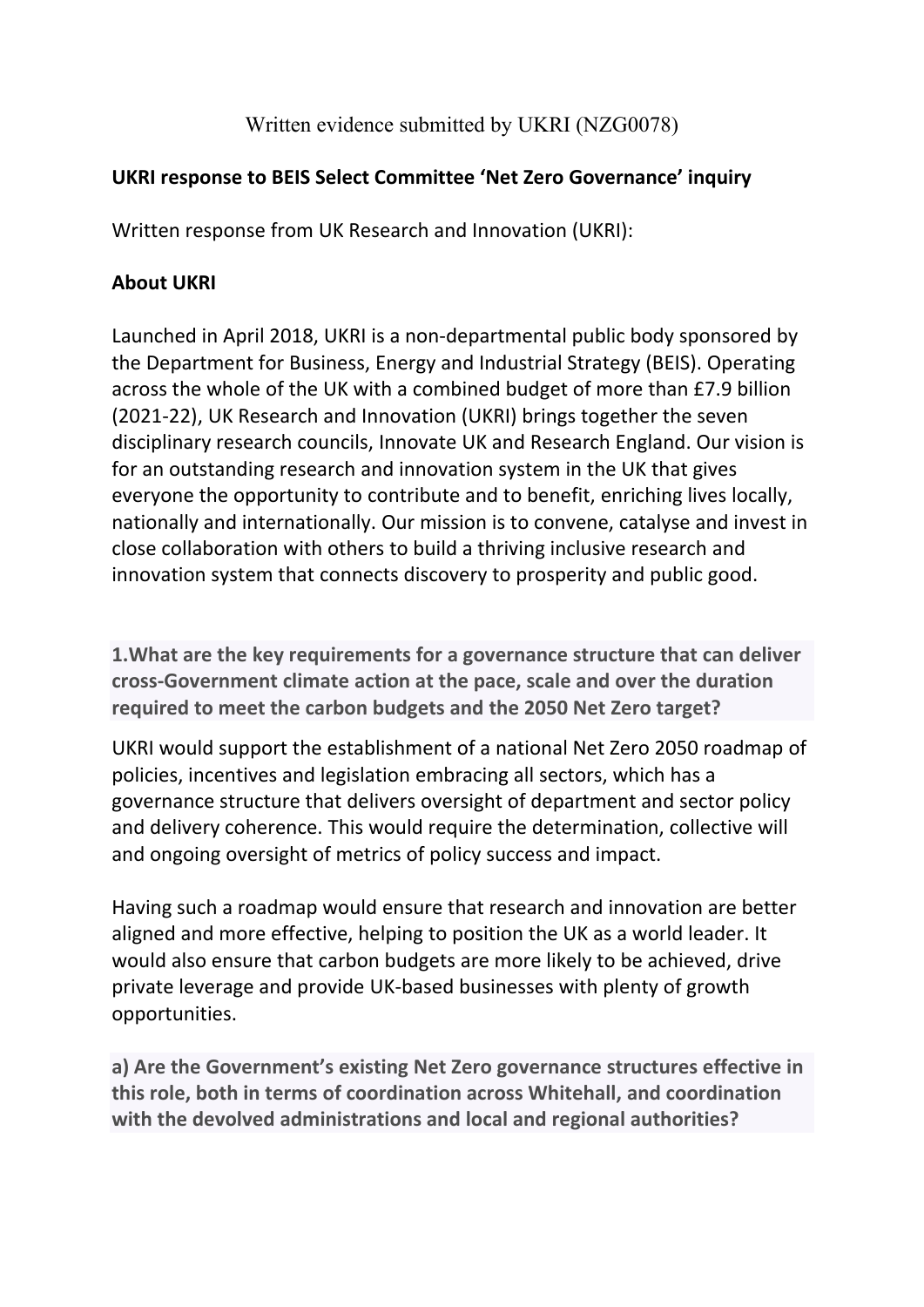UKRI welcomes the leadership to date of the Net Zero Innovation Board (NZIB) in bringing partners from across government to the table to promote strategic coordination of the Net Zero agenda. We would encourage it to go further in aligning research and innovation programmes across departments to promote greater complementarity. The production of the first cross-government Net Zero Research and Innovation Framework is a positive start. Further consideration should be given to the role of NZIB in broader governance structures across departments, ensuring direct accountability to the BEIS Secretary of State. Although there is strong Chief Scientific Adviser representation at the Board, lines of accountability back into host departments are not always clear and could be improved. Similarly, having HM Treasury participate as a full member of the NZIB – instead of being observers, as they are currently – would ensure spending decisions incentivise and create structures that recognise the importance of optionality and strategic advantage as drivers for technology development and deployment for Net Zero.

The UK also needs better understanding, coordination and utilisation of its Net Zero assets and capabilities across government departments, in universities and through UKRI facilities, campuses, centres and catapults, so that their expertise and resources are harnessed to best effect, build on their abilities to engage business, and catalyse the private investment needed.

Achieving net zero by 2050 depends on better coordination between local and national low carbon policies and programmes. To achieve that coordination, improved skills, suitable levels of finance and joined-up policy are needed at national and local levels. The UKRI campuses, centres, institutes and the Catapult network could help facilitate this by providing capability for businesses and local authorities, while bodies such as the British Business Bank and the UK Infrastructure Bank could improve the flow of funds to start-ups, and local project development and finance assistance respectively.

**b) What metrics should the Government use to measure their progress towards Net Zero?**

The challenge of achieving Net Zero is extensive and wide ranging, and the metrics used to measure progress toward it must reflect this reality.

A key issue is the establishment of standardised metrics to assess the true carbon reduction impacts of public (and private) sector interventions. More research is required to establish comparable data capture and analysis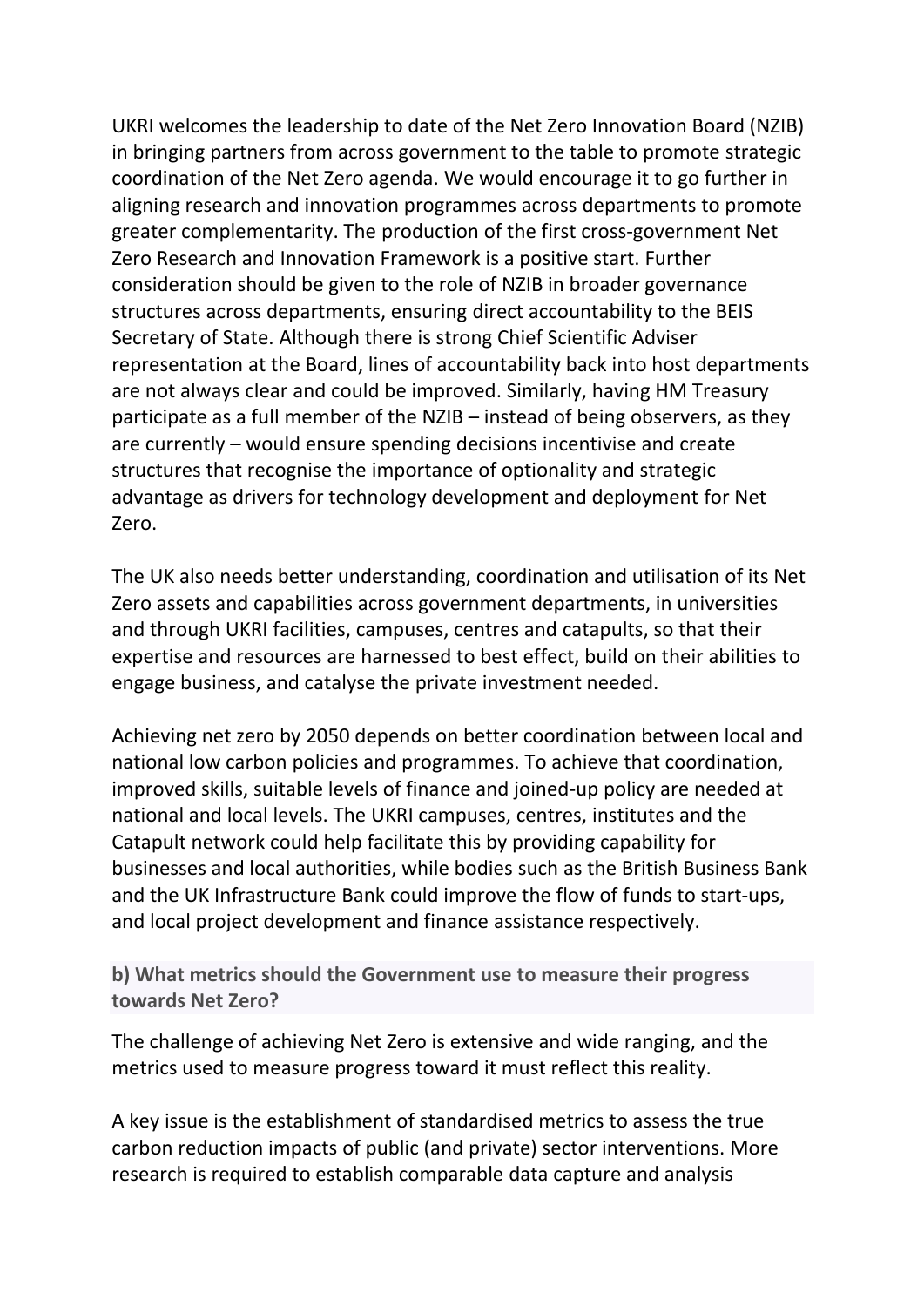approaches and metrics to enable the government to understand the real impact of each intervention, and how interventions work together in the interrelated and complex system of a true UK Net Zero. Agreeing such metrics should be treated as a priority.

**2. What governance structures would enable HM Treasury to give greater priority to the Net Zero target and the carbon budgets in its financial and economic decisions?**

**a) How could HMT better ensure that spending decisions contribute to achieving Net Zero in the long term?**

As mentioned in our response to question 1a, full HM Treasury participation in the NZIB would help ensure spending decisions incentivise and create structures that will improve technology development and deployment for Net Zero.

**3. What signals and support does business need from the Government in order to deliver cross-economy decarbonisation in line with the carbon budgets and the Net Zero target? What delivery function should Government provide itself and are relevant regulatory bodies mandated and resourced effectively to deliver on Government priorities?**

**a) How do policy and regulatory signals and support vary between Government Departments (and how have they varied over time)? How is this affecting business activity on climate change?**

UKRI would welcome a clear, holistic policy and legislative roadmap for the UK to achieve Net Zero. A clear, well communicated policy roadmap with proactive, coordinated policy and implementation planning across all government departments would accelerate the route to Net Zero more effectively and efficiently. Not only would this give existing businesses more certainty with respect to growth, diversification and investment decisions, while also providing opportunities for new business creation, it would also signal the societal changes that are required to achieve this goal, and enable public and consumer confidence in the Government's Net Zero approach.

The challenges of reaching Net Zero are complex and interrelated. Research and innovation can help overcome these challenges, while also informing Net Zero policy development and implementation including addressing integration issues across government, business and society. We must also recognise that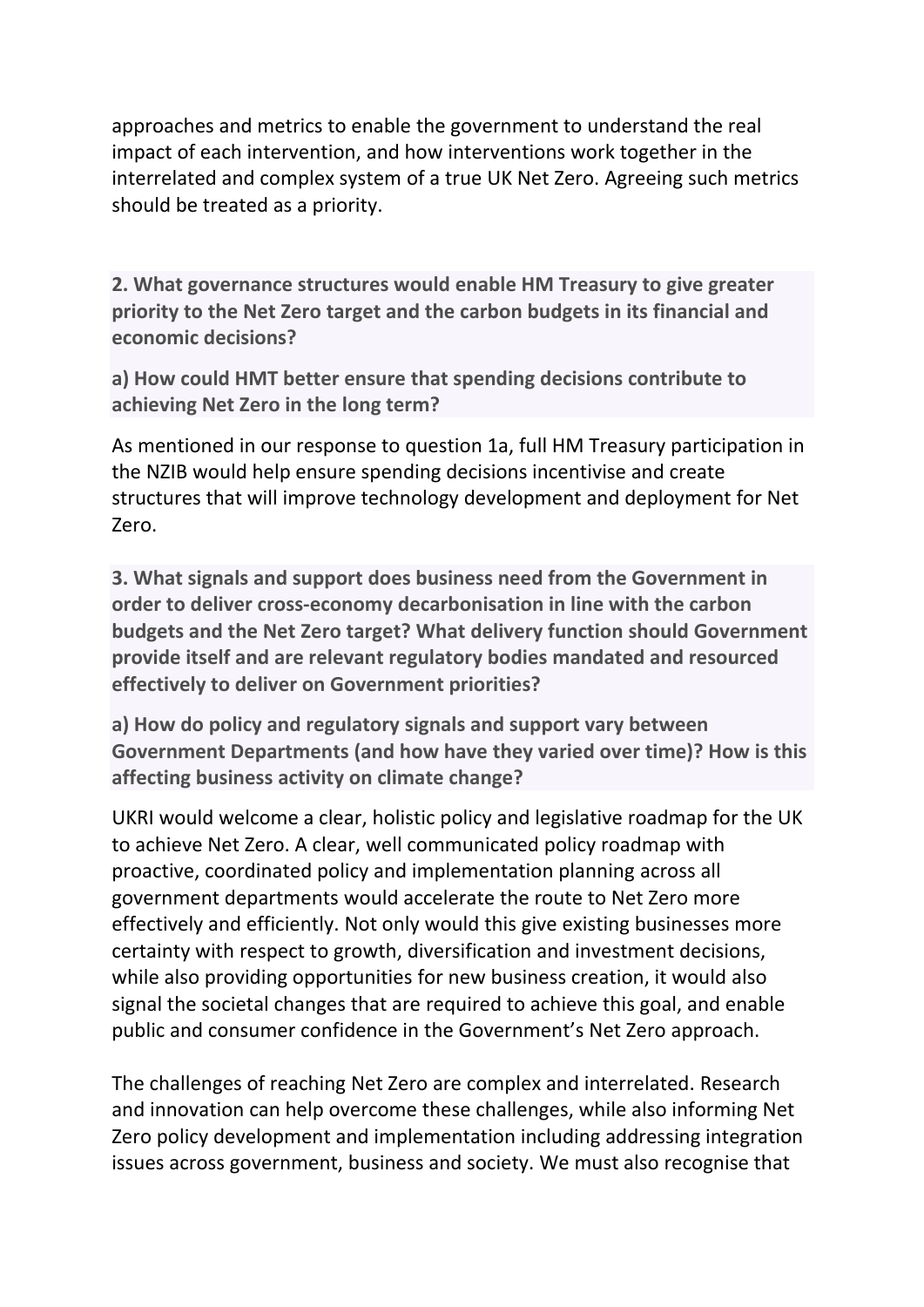achieving Net Zero will require action at the local, regional and national level. Appropriate connectivity with the relevant actors across government and its arm's length bodies is critical to achieving this.

Strong policy connectivity across departments and coordination with research and innovation investments will enable outcomes to be better exploited for the UK's benefit, and ensure markets are created for new technologies to support economic growth through the transition. Improved land and built environment management offers significant opportunities for capturing more carbon and reducing emissions, for example with more sustainable housing stock and transport infrastructure, using land as a carbon sink or as a site for power generation, or for flood and drought management etc. By working effectively across this policy landscape, recognising the interdependencies of decarbonising different sectors across the economy, we can also join up research and innovation needs and deliver multiple outcomes from investments.

Similarly, government could go further in ensuring greater coordination and connectivity between individual departments' own carbon emission reduction policies and strategies. It has a role to play in ensuring that a departmental Net Zero policy such as the DfT's Transport decarbonisation plan are closely aligned with similar initiatives by other departments, for example MHCLG reforms to planning regulations, as well as local economic generation strategies and working-from-home incentives for which BEIS is responsible.

Signalling to industry is important and requires strengthening. Uncertainty, policy reversals and/or a perceived lack of clarity on the direction from government can result in a lower private funding leverage. Examples where further clarity are likely to be required include decarbonisation of heat, and carbon capture and storage. Furthermore, heavy industry and energy intensive industries struggle to justify investment in low carbon solutions when demand for low carbon products does not currently exist in a substantive way (due to unbalanced carbon pricing markets) making lower carbon solutions less competitive.

In the international investment market, better rates of return are seen in areas such as software and medical technologies rather than in clean technologies<sup>1</sup>. This has deterred investment in Net Zero. Furthermore, returns in Net Zero are

<sup>1</sup> [Gaddy,](https://energy.mit.edu/wp-content/uploads/2016/07/MITEI-WP-2016-06.pdf) [B.](https://energy.mit.edu/wp-content/uploads/2016/07/MITEI-WP-2016-06.pdf) [et](https://energy.mit.edu/wp-content/uploads/2016/07/MITEI-WP-2016-06.pdf) [al](https://energy.mit.edu/wp-content/uploads/2016/07/MITEI-WP-2016-06.pdf) [\(2016\)](https://energy.mit.edu/wp-content/uploads/2016/07/MITEI-WP-2016-06.pdf) ['Venture](https://energy.mit.edu/wp-content/uploads/2016/07/MITEI-WP-2016-06.pdf) [Capital](https://energy.mit.edu/wp-content/uploads/2016/07/MITEI-WP-2016-06.pdf) [and](https://energy.mit.edu/wp-content/uploads/2016/07/MITEI-WP-2016-06.pdf) [Cleantech:](https://energy.mit.edu/wp-content/uploads/2016/07/MITEI-WP-2016-06.pdf) [The](https://energy.mit.edu/wp-content/uploads/2016/07/MITEI-WP-2016-06.pdf) [Wrong](https://energy.mit.edu/wp-content/uploads/2016/07/MITEI-WP-2016-06.pdf) [Model](https://energy.mit.edu/wp-content/uploads/2016/07/MITEI-WP-2016-06.pdf) [for](https://energy.mit.edu/wp-content/uploads/2016/07/MITEI-WP-2016-06.pdf) [Clean](https://energy.mit.edu/wp-content/uploads/2016/07/MITEI-WP-2016-06.pdf) [Energy](https://energy.mit.edu/wp-content/uploads/2016/07/MITEI-WP-2016-06.pdf) [Innovation',](https://energy.mit.edu/wp-content/uploads/2016/07/MITEI-WP-2016-06.pdf) [MIT](https://energy.mit.edu/wp-content/uploads/2016/07/MITEI-WP-2016-06.pdf) [Energy](https://energy.mit.edu/wp-content/uploads/2016/07/MITEI-WP-2016-06.pdf) [Initiative.](https://energy.mit.edu/wp-content/uploads/2016/07/MITEI-WP-2016-06.pdf)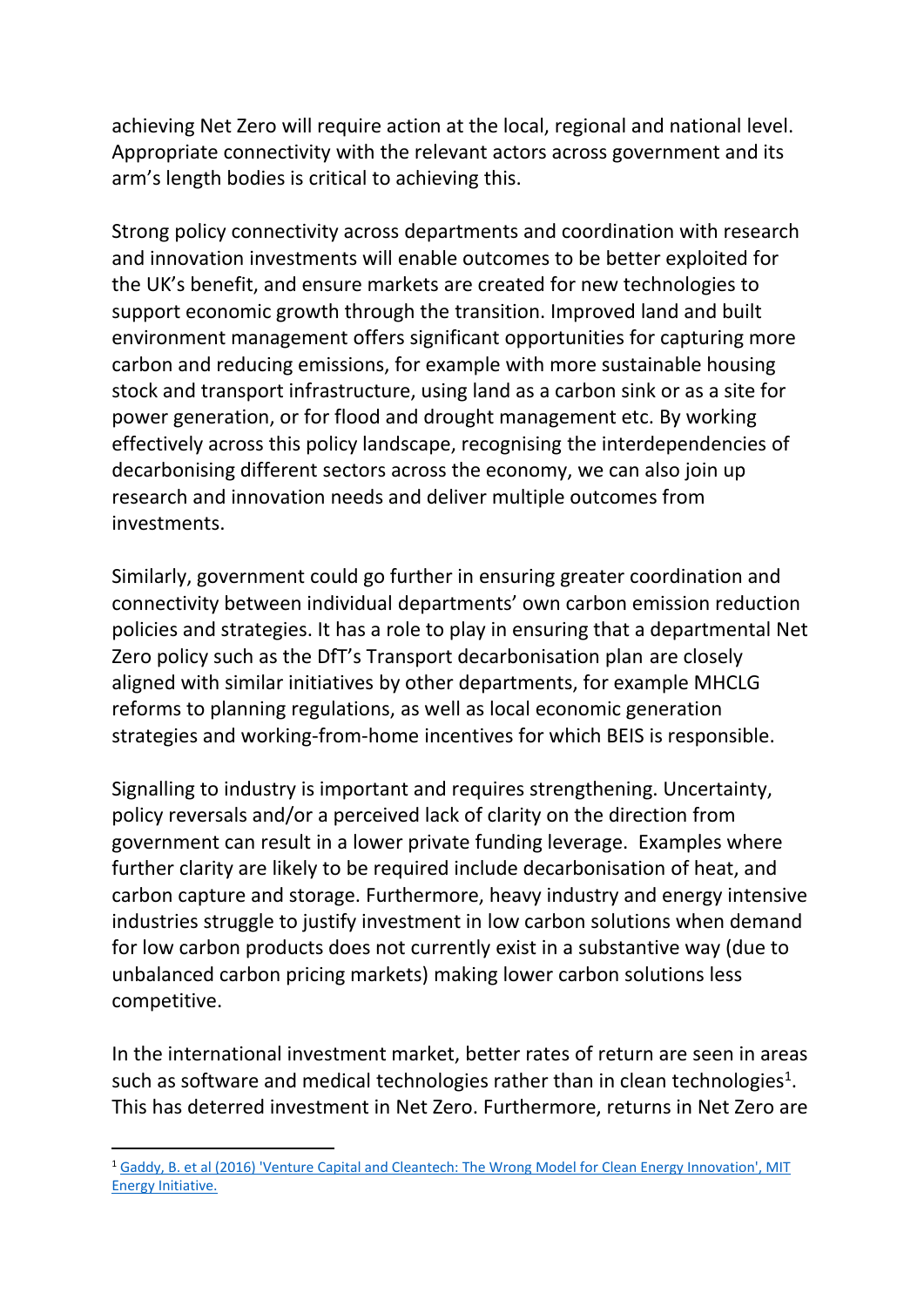often longer than in sectors such as digital and biotech, and as such require more patient capital with long term policy and regulatory frameworks to encourage investment. More could be done by government to indicate to the market where investment should be targeted. Offshore wind mechanisms are held up as a success story in providing the initial market stimulus, although as the market matures new market mechanisms will be required to ensure the growth of wind benefits the UK in the form of supply chain jobs. Government could consider prioritising a select group of high-potential markets in which to provide similar market incentives.

More needs to be done to scale-up and leverage private investment. For each of the major sectors identified by the Climate Change Committee, government should aim to develop an understanding of what will be required from a policy and investment perspective, for example how much public investment will be required to de-risk, and what market mechanisms will be required to encourage private investment and to build national investment timelines with target dates.

An effective cross government investment strategy for Net Zero research, innovation and commercialisation with strong governance and programme management will not only ensure the UK delivers its Net Zero target; it will also enable the UK to be at the vanguard of the key green technologies and solutions of the future contributing to the Global Britain agenda, demonstrating international leadership at COP26, and supporting the UK to become one of the most innovative, clean energy economies as envisaged by the Government's Innovation Strategy.

## **3.b Should Ofgem play a greater role in delivering on Net Zero and, if so, what changes are required to deliver this?**

UKRI is delighted to be running Ofgem's Strategic Innovation Fund (£450m over 5 years) which will trial and measure new ideas at scale to support the transition to Net Zero. There is a real opportunity to build a strong alignment of policy, R&D and regulation between BEIS, UKRI and Ofgem. We would welcome the strengthening of these collaborative arrangements.